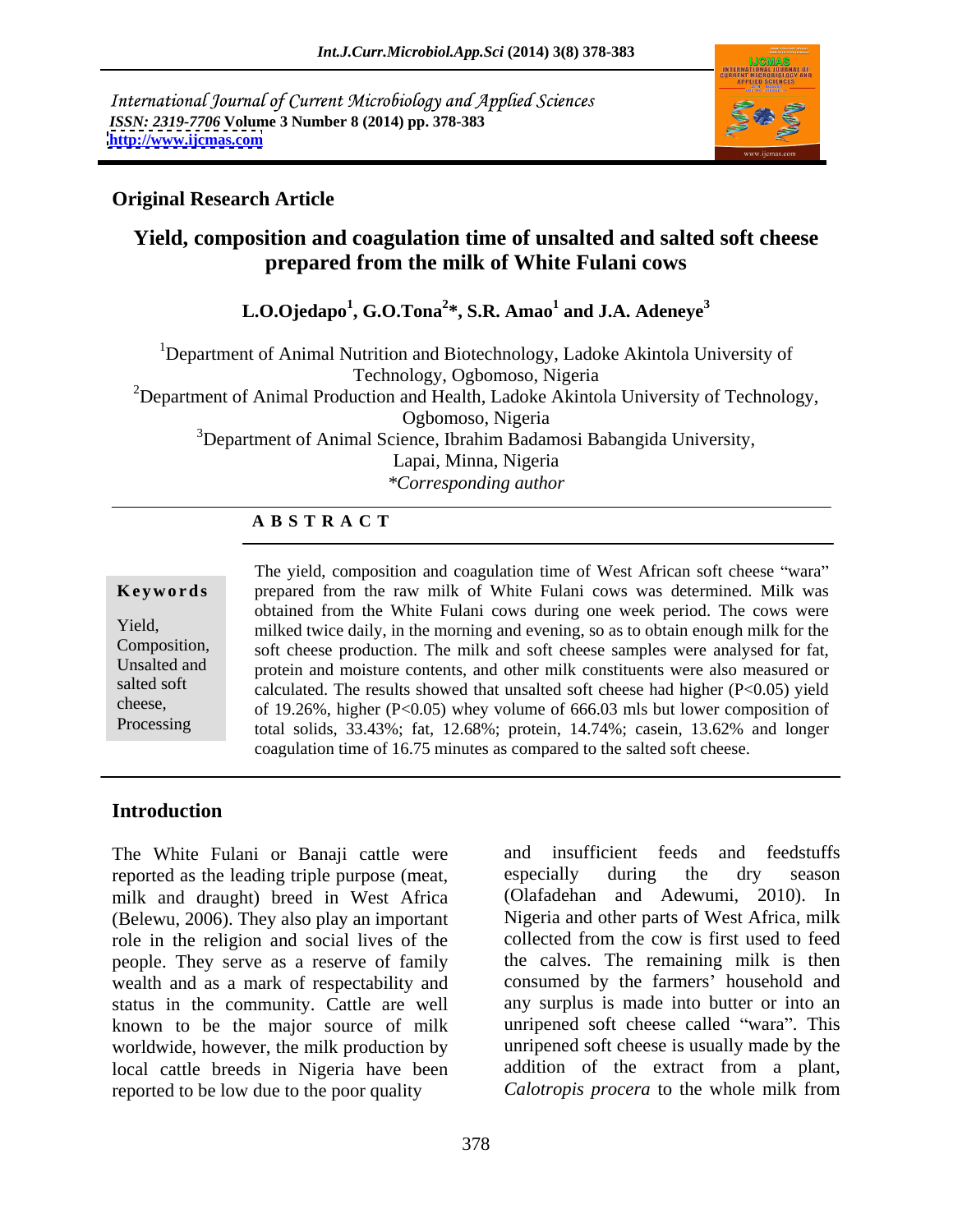cattle (Belewu, 2006; Adetunji et al, 2008; Akinloye and Adewumi, 2014). During the *Calotropis procera* **(***C. procera*) **leaves**  processing of milk into cheese, **extract preparation** pasteurization which involves the process of

Salting of the cheese also may be done to 1000 mls of milk for the soft cheese add flavour, for preservation, also to slow down lactic acid production and to release whey at a faster rate through osmosis. Soft cheese manufacture Belewu (2006) outlined salting as one of the methods of preservation of cheese. Cheese was stated to be an excellent source of shown in Figure 1. One thousand (1000) mls protein, fat and minerals such as calcium, of milk was heated slowly to approximately phosphorus, magnesium, sodium and  $45$  to  $50^{\circ}$ C in about  $30 - 40$  minutes. The potassium (Tona et al, 2013). It was milk was stirred gently during the heating considered as a good and cheap source of process with a wooden spoon. Four mls of animal protein. This study was therefore carried out to investigate the yield, added to the warm milk and the mixture was composition and coagulation time of again heated with intermittent stirring to unsalted and salted soft cheese locally about 95°C and kept at this temperature until produced from the milk of White Fulani there was coagulation and the separation of cows. curd and whey and the heating was stopped.

Farm, University of Ibadan, Ibadan, Nigeria.

chemical analysis. The remaining milk was recorded, and then used for soft cheese of a spatula was used to make 4 cutsmanufacture.

# **Procedure for soft cheese manufacture extract preparation**

heating milk at a temperature of between 62 Matured fresh *C. procera* leaves were and 66<sup>o</sup>C, then holding it for 30 minutes and plucked cleansed thoroughly with water, cut then cooling immediately to below  $4^{\circ}C$  is into pieces and ground in a mortar with done to eliminate pathogenic organisms pestle to extract the juice. The extract was (Adetunji et al, 2008). mixed with a little milk and sieved out. Four mls of the leaf extract was used in about preparation.

## **Soft cheese manufacture**

**Materials and Methods** the range of 9 to 20 minutes as from the time **Site of the experiment** The the preparation of salted cheese, 8.0g of The experiment was carried out at the Dairy before the milk coagulated while stirring to Cattle Unit of the Teaching and Research ensure an even distribution of the salt. The **Collection of milk and milk samples** to facilitate whey expulsion from the curd. Milk was collected from four experimental minutes by use of a small local raffia basket White Fulani cows into milking buckets. and the volume of whey was measured with Samples of the milk were then collected into a measuring cylinder and recorded. When well labeled plastic bottles and transported the cheese was firm enough to retain its in ice cooled container to the laboratory for shape, it was removed from the raffia basket measured using measuring cylinder and cheese for laboratory analysis, the sharp end The flow chart of soft cheese manufacture is the leaf extract of *C. procera* was then added to the warm milk and the mixture was The sign of coagulation was observed within that the leaf extract (coagulant) was added. sodium chloride (common salt) was added curd was then further boiled for20 minutes to inactivate the leaf extract (coagulant) and The whey was then left to drain for 20 to 30 and weighed. To obtain samples of the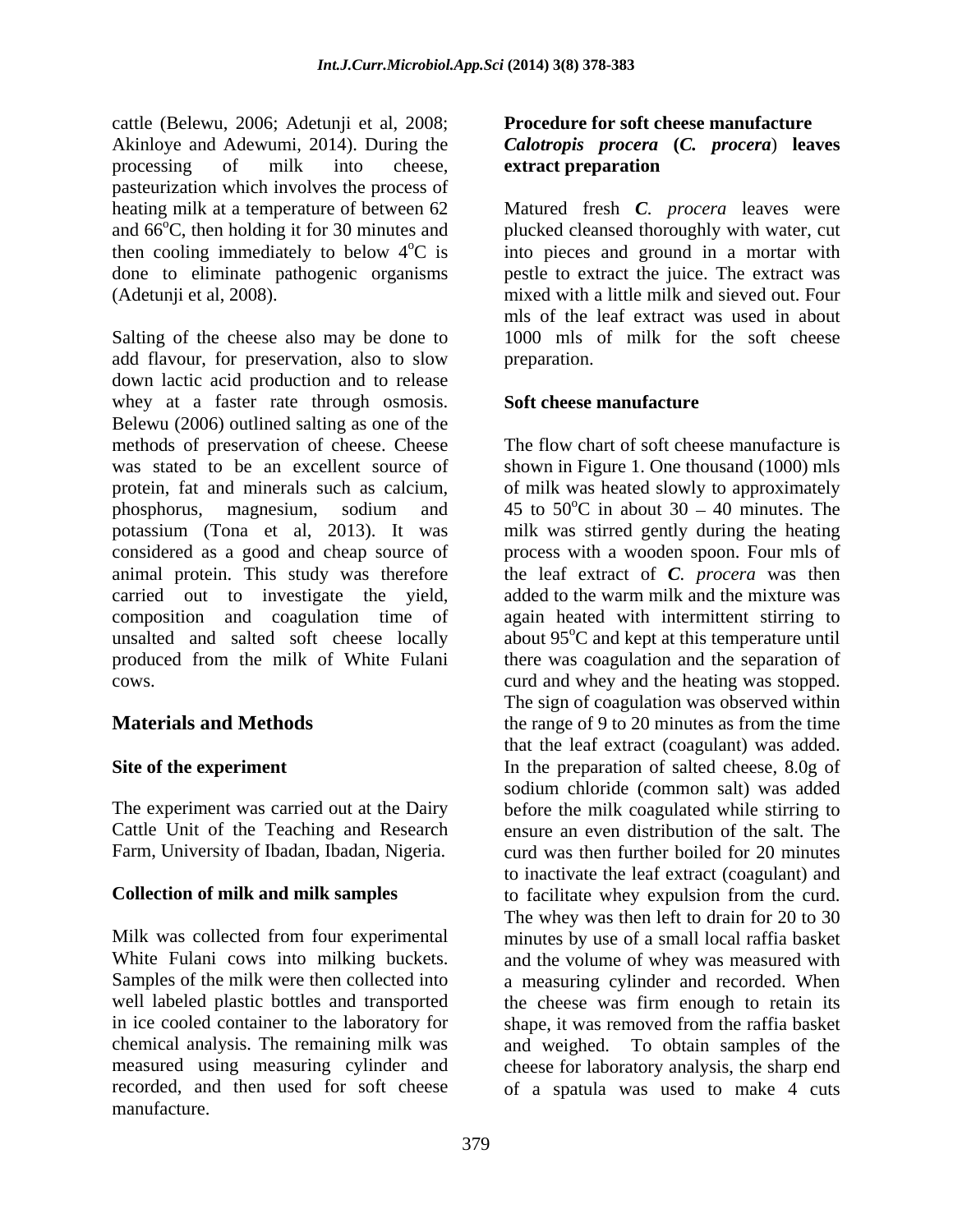milk used, multiplied by 100.

Raw milk and cheese samples were analysed Bunaji cows reported by Olafadehan and for protein and fat by the methods of Adewumi (2010). The value of 0.82% ash (AOAC, 2005). Total solids was determined obtained in this study fell within the range of by spreading out 2g of asbestos in the 0.82 to 0.99% ash obtained by Ndubueze et bottom of a porclain dish (heated, cooled in a desicator and weighed) and 10 mls of milk or 10g of soft cheese was run slowly into the dish and reweighed. The porclain dish was The composition of unsalted and salted soft then heated over a water bath at 65°C for 30 cheese processed from raw milk of White minutes and dried in a thermostatically Fulani cows is presented in Table 2. The steam-controlled electric oven to constant 33.43% total solids observed in the unsalted weight for the total solids. Cheese and milk cheese is slightly lower than 36.36% total samples were analysed for fat by the solids in the salted cheese. This is contrary standard Gerber Method (AOAC, 2005). to the report of O'Connor (1993) where total Protein contents were determined by the solids of salted cheese were lower than in conventional Micro Kjeldahl method, solids- the unsalted cheese. The difference probably not-fat was determined by difference (% total solids  $-$  % fat). The percent lactose in the raw milk sample was calculated by lactating cows from which milk was difference  $%$  lactose =  $%$  SNF -  $%$  Protein - obtained. The percentages of fat and protein % Ash). Casein contents of milk and cheese were lower in the unsalted than in the salted were estimated from fat content by the formula (% casein = % milk fat multiplied by  $0.4$ ) + 1.0 (Scott, 1981). cheese.

The proximate composition of the milk used White Fulani cows fed poultry waste cassava peel based diets reported by

radiating from the center of the cheese. Ndubueze et al (2006). However, this met Cheese yield (%) was calculated as weight the 3% legal minimum standard approved by of cheese divided by the weight/volume of the British government in 1901 (Mpieri, Analytical procedure **ranges** of 3.7 – 3.8% milk protein and 13.5 – 1983). The 3.16% milk protein and 10.48% total solids were slightly lower than the 13.7% total solids for the milk of grazing Adewumi (2010). The value of 0.82% ash al (2006). This showed the presence of mineral elements in the raw milk.

> 33.43% total solids observed in the unsalted cheese is slightly lower than 36.36% total could be attributed to the different forage and concentrate diets consumed by the cheese, and these showed that the salted cheese was more nutritious than the unsalted cheese.

**Statistical analysis**<br>
Data were compared using student's t-test.<br>
Data were compared using student's t-test.<br>
Data were compared using student's t-test.<br>
Data were compared using student's t-test.<br>
Alalade and Adeneye (2 All statements of differences were based on to leave heat-stable lipolytic enzymes almost significance at P<0.05 (SAS, 2002). intact, thereby influencing food quality and **Results and Discussion** content of cheese. Also, salting might for the processing of the unsalted and salted agreement with the finding of Garcia-Palmer soft cheese is shown in Table 1. The 3.33% et al (1997) who found that there was a of fat observed was slightly lower than the progressive increase in the total content of 3.78 - 5.71% butterfat in the milk of grazing free amino acids during the ripening of Alalade and Adeneye (2006) stated that most thermal processing (such as occurs during cheese manufacture) have been found this led to an observed increase in fat probably have increased the total content of free amino acids in the cheese. This is in et al (1997) who found that there was a Mahon cheese.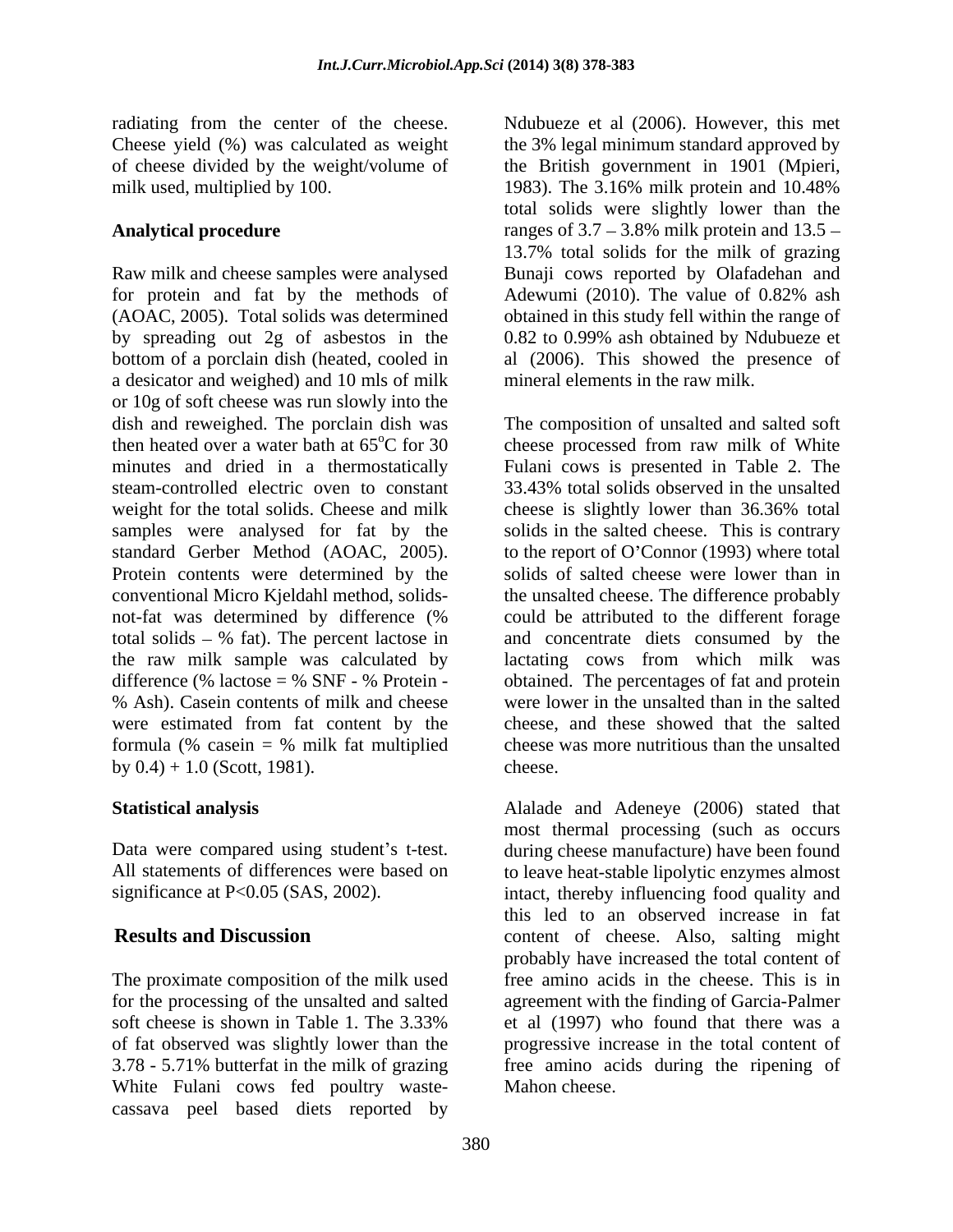## *Int.J.Curr.Microbiol.App.Sci* **(2014) 3(8) 378-383**

**Figure.1** Flow chart of soft cheese manufacture

| Freshly collected raw milk                                                                                                    |
|-------------------------------------------------------------------------------------------------------------------------------|
| Heat the milk slowly to 45- $50^{\circ}$ C in about 30 - 40 min.<br>while stirring gently (add salt for salted cheese)        |
|                                                                                                                               |
| Add leaf extract (C. procera) to warm milk and mixture<br>with intermittent stirring to about 95 $\mathrm{^{\circ}C}$         |
| Keep the mixture at 95 $\mathrm{^{\circ}C}$ until there was coagulation with the separation                                   |
| of curd and whey and then stop the heating process                                                                            |
| Boil the curd (at 100 °C) for 20 min. to inactivate the (C. procera) leaf                                                     |
| extract coagulant and to facilitate whey expulsion from the curd                                                              |
| Pour the curd into small local raffia baskets for whey drainage and<br>measure the volume of the whey with measuring cylinder |
| Soft cheese may be stored in the whey for 2-3 days                                                                            |

**Table.1** Proximate composition of raw milk from White Fulani cows

| Constituents<br>$\frac{9}{6}$<br>$3.33 \pm 0.53$ |
|--------------------------------------------------|
|                                                  |
|                                                  |
| $3.16 \pm 0.62$<br>Protein                       |
| Total solids<br>$10.48 \pm 0.70$                 |
| $7.15 \pm 0.84$<br>Solids-not-fat                |
| $3.17 \pm 0.75$<br>Lactose                       |
| $0.82 \pm 0.01$                                  |
| $2.42 \pm 0.27$                                  |
|                                                  |

Mean values  $\pm$  standard deviation

**Table.2** Composition of unsalted and salted soft cheese processed from raw milk of White Fulani cows

| (% )           | Unsalted cheese    | Salted cheese               |
|----------------|--------------------|-----------------------------|
| Fat            | $12.68 \pm 2.72^b$ | $15.30 \pm 1.97^{\text{a}}$ |
| Protein        | $14.74 \pm 1.02^b$ | $20.13 \pm 2.33^{\text{a}}$ |
| Total solids   | $33.43 \pm 3.14^b$ | $36.36 \pm 2.86^a$          |
| Solids-not-fat | $20.76 \pm 2.08$   | $21.06 \pm 2.43$            |
| Casein         | $13.62 \pm 1.17^b$ | $18.88 \pm 2.47^{\circ}$    |

Mean values  $\pm$  standard deviation; <sup>a,b</sup> values with different superscripts along the same row are significantly ( $P < 0.05$ ) different; values without superscripts along the same row are not significantly  $(P> 0.05)$  different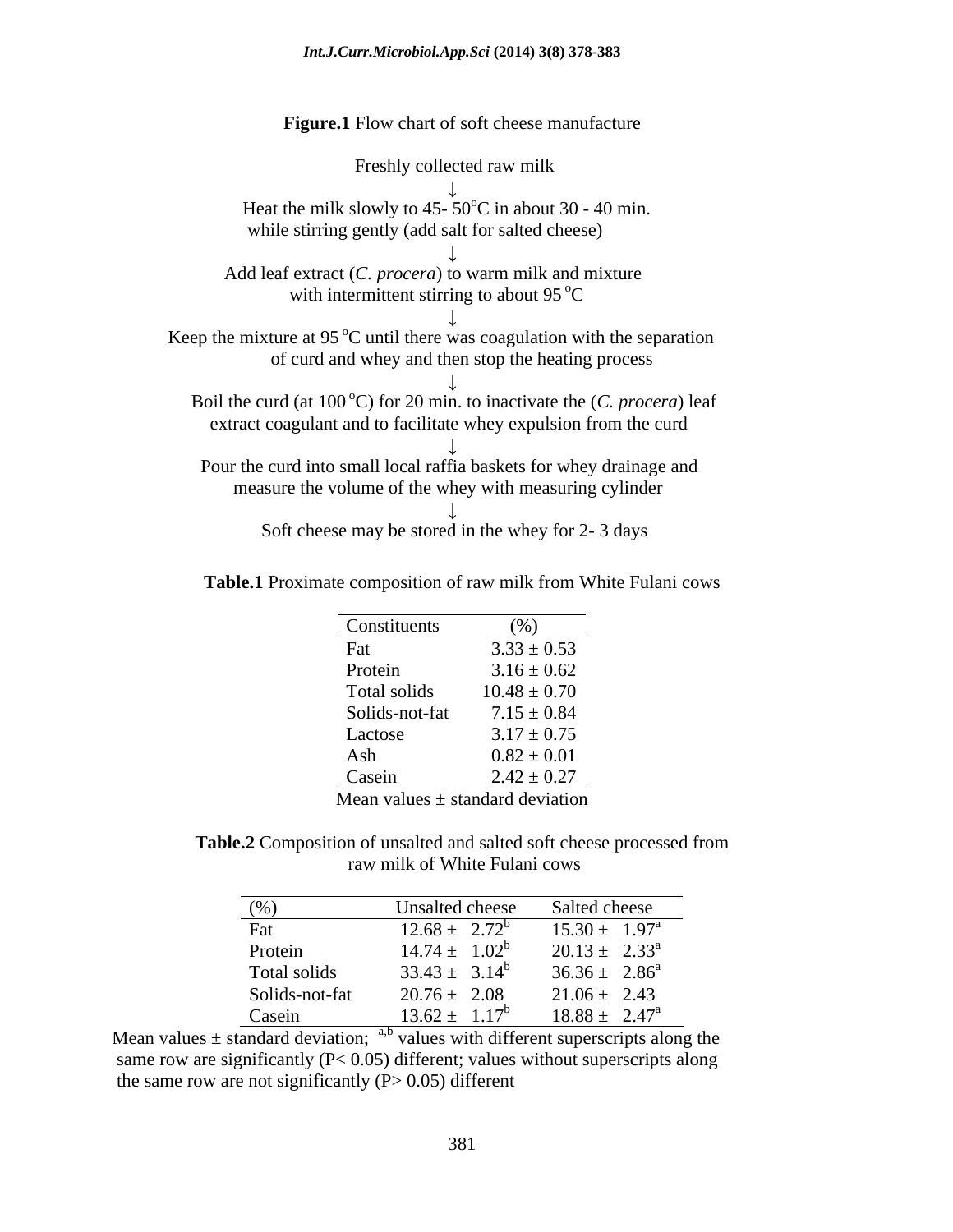|                  |       | Unsalted cheese           | Salted cheese        |
|------------------|-------|---------------------------|----------------------|
| Cheese weight    | (g)   | $192.64 \pm 8.31^{\circ}$ | $166.29 \pm 11.43^b$ |
| Cheese yield     | (%)   | $19.26 \pm 3.14^{\circ}$  | $16.63 \pm 2.86^b$   |
| Whey volume      | (mls) | $666.03 \pm 36.62^a$      | $636.83 \pm 28.94^b$ |
| Coagulation time |       | $16.75 \pm 0.70^a$        | $14.75 \pm 2.90^b$   |
| (minutes)        |       |                           |                      |

**Table.3** Cheese weight, cheese yield, whey volume and coagulation time of unsalted and salted soft cheese

Mean values  $\pm$  standard deviation; <sup>a,b</sup> values with different superscripts along the same row are significantly (P< 0.05) different





There was higher nutrients content (fat, In Table 3 and Figure 2 are shown the protein, total solids, solids-not-fat and cheese weight, cheese yield, whey volume casein) in cheese than in raw milk as and coagulation time of unsalted and revealed in Tables 1 and 2. This probably was due to the activities of bacteria in significantly higher (P<0.05) cheese yield fermented milk products such as cheese, of 19.26% and whey volume of 666.03 similar observation is reported in the work mls of whey in the unsalted than in the of previous researchers (Tona et al, 2013). Salted soft cheese. There was 19.26% and salted soft cheese. There were salted soft cheese. There was 19.26% and